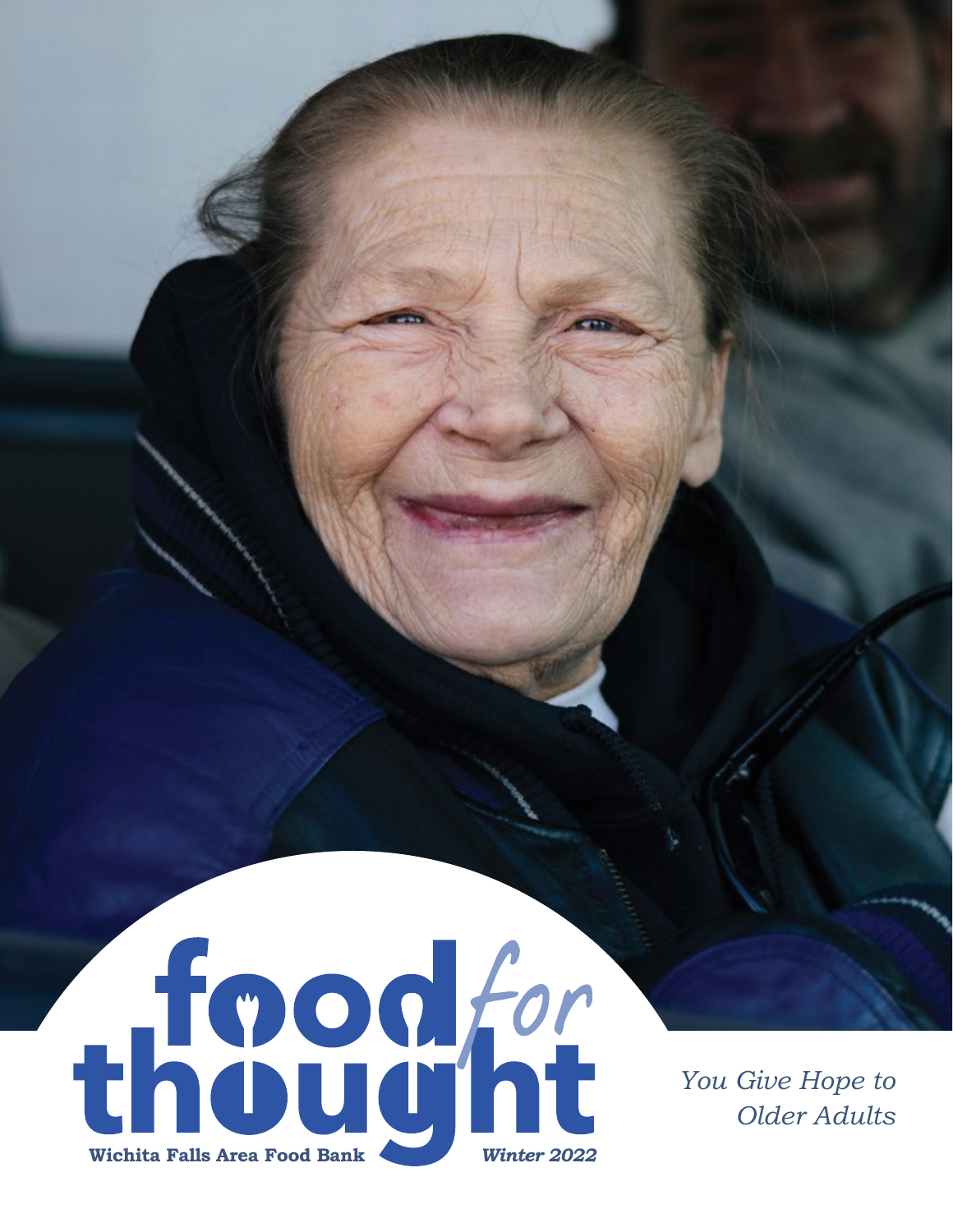The last two years have been challenging for all of us. The Wichita Falls Area Food Bank experienced a record number of people accessing our services and pounds of food we distributed.

Our staff and volunteers have been incredibly resilient in their resolve to serve others but **we could not have the impact we do without you!**

The Wichita Falls Area Food Bank was started in January of 1982 by a group of concerned citizens — just like you. They started collecting food out of a borrowed warehouse before moving to our current location on Midwestern Parkway.

It's amazing to see how much we have grown as an organization over the last 40 years and the impact we have made in our community. In 1993, the food bank distributed 1.4 million pounds of food, in 2021, the amount grew to 4.4 million pounds.

We expect to see the after effects of the pandemic for the foreseeable future. Many people who were struggling prior to the pandemic continue to need assistance, and there are many people who are facing hunger for the first time.

Though our current facility is landlocked, we are looking at growth options because the need for food in our communities continue to grow.

I thank you for your support over the years and hope that you will continue this journey with us as we strive for hunger free communities! Without your valued support we would not have the resources to ensure people in need have access to food.

Gratefully,

Kara Nickens CEO



A short history of the Wichita Falls Area Food Bank might read something like, "In the early 1980s volunteers for organizations serving the poor in Wichita Falls wanted to centralize food procurement for hunger relief," but our story has always been more than that.

We were built on the hard work and dedication of just a few volunteers, in a borrowed warehouse, distributing food to just three North Texas Counties.

## You've Fed Local North **Texans In Need**

These volunteers, coupled with support from the Community Action Corporation, created the Wichita Falls Area Food Bank in January of 1982, which at the time was only the sixth food bank in Texas!



In just over one year we were moving to our current location at 1230 Midwestern Pkwy, sponsored by the University Kiwanis Club.

With our roots planted we could focus on growing our operations to feed even more communities in North Texas. We had several expansions to our warehouse in the years 1995, 2000, and 2010, as we increased our service area from three counties to 12. With this growth, we were also able to add new services including Nutrition Education, Child Hunger services, and a Mobile Pantry.

Our vision is hunger-free communities, and with supporters like you, no goal is insurmountable. As we look forward to another 40 years, we know our community will take care of its own.

# **History with the Food Bank**

## **Board of Directors**

**Officers: Devah Scholl** *Chair*

**Tony Bates** *1st Vice Chair*

**Iliana Jaramillo**  *2nd Vice Chair*

**Kelly Smith**  *Secretary*

**Pat Jones** *Treasurer*

**Directors:** Monica Wilkinson, PhD.

Chris Horgen Cheryl Hopkins Mike Kuhrt Frances Sims Merrill Wood







**Kara Nickens,** *CEO*

Rusty Williams was one of just a handful of employees when he first began his journey with the Wichita Falls Area Food Bank — and when he discovered for himself the critical care the Food Bank provides for the community.

After starting his first tenure with the Food Bank in 1989, Rusty rose through the ranks to become warehouse manager. When an electrical fire damaged his family's home in Munday, Texas, the Food Bank was there to help.

"The Food Bank helped us with food and had gathered a little money for us to get by until we could find another place to stay," he recalls.

Thank You for<br>40 Years of Support!

Rusty loved his job, but eventually left the Food Bank to take a job elsewhere. Then, in 2009, his love for the Food Bank brought him back. After serving in various positions, Rusty was promoted again, first to warehouse manager and then to his current position as operations director.

- "I have such love for the people who work here and for what the Food Bank does for people in need," he says.
- We are so grateful for the passion Rusty pours into his work each day, and for all the people – including you – who join together to fight hunger in our community!

1230 Midwestern Parkway Wichita Falls, TX 76302 **www.wfafb.org**

Dear Friend